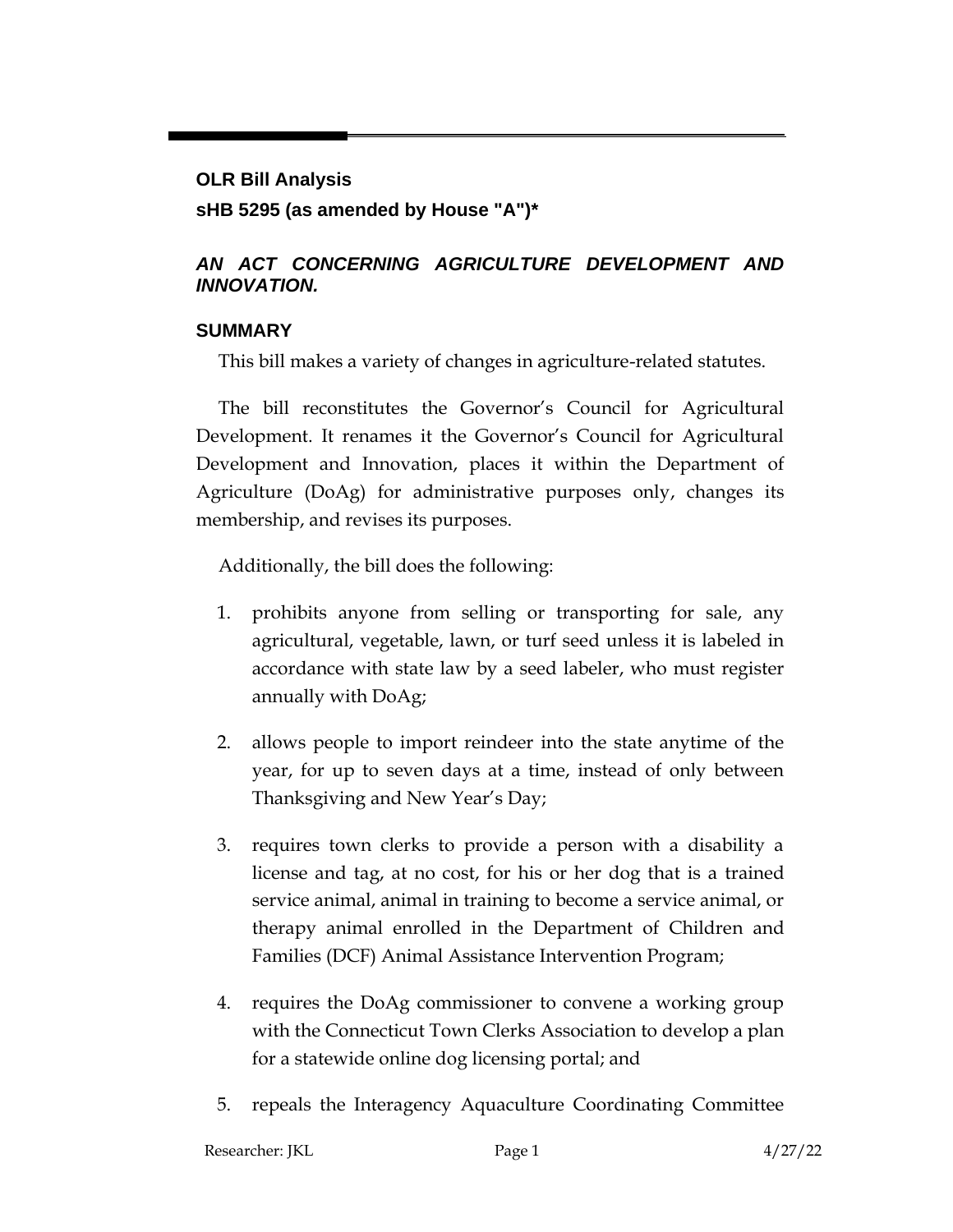and the Aquaculture Advisory Council.

Lastly, the bill makes other minor and technical changes.

\*House Amendment " $A$ " replaces the underlying bill with similar provisions. In doing so, it (1) reinstates qualifications for appointees to the governor's council and sets a three-year term limit for the appointees; (2) modifies the requirements for licensing dogs that are service animals, including by incorporating a federal definition and delaying the effective date; and (3) adds members to the dog licensing workgroup and requires them to meet within 30 days, instead of 90 days, after the bill's passage.

EFFECTIVE DATE: October 1, 2022, except the provisions (1) on seeds are effective July 1, 2022; (2) creating a dog licensing working group and repealing the aquaculture committee and council are effective upon passage; and (3) related to service animals are effective June 1, 2023.

# **§ 1 — AQUACULTURE INCLUDES LONGLINES**

The bill expands the definition of aquaculture to include longlines (long, heavy fishing lines, often with hooks). Thus, aquaculture operations may use longlines when rearing, cultivating, or harvesting aquatic plants or animals. By law, (1) they may already use other equipment (e.g., tanks, containers, nets) and (2) "agriculture" includes "aquaculture" for purposes of various DoAg statutes.

### **§ 2 — COUNCIL FOR AGRICULTURAL DEVELOPMENT AND INNOVATION**

The bill renames the Governor's Council for Agricultural Development as the Governor's Council for Agricultural Development and Innovation, places it within DoAg for administrative purposes only, and revises its purposes.

Under current law, the council makes recommendations to DoAg on ways to increase the amount spent on CT-Grown products. The bill instead requires that the council's recommendations be about ways to increase agriculture in the state by developing innovative market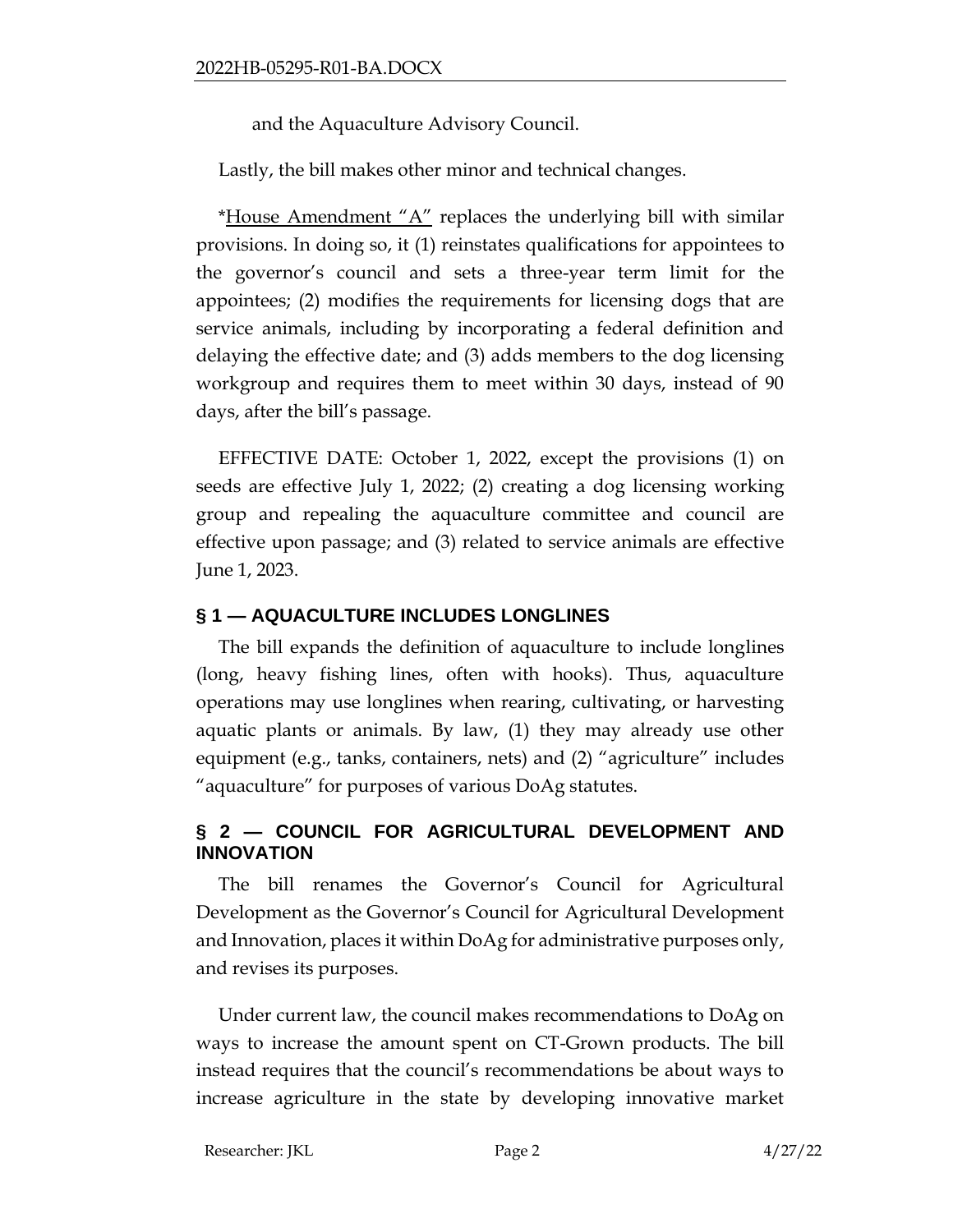opportunities (e.g., urban agriculture, controlled environment agriculture, adopting new technologies, diversifying products).

As under existing law, the council must meet at least quarterly. The bill also requires it to meet as often as the chairperson (i.e., the DoAg commissioner) deems necessary or whenever a membership quorum requests to meet. (A majority of members constitutes a quorum.)

#### *Membership*

The bill changes the council's membership by (1) adding the Connecticut Agricultural Experiment Station (CAES) director or his designee as the 16<sup>th</sup> member and (2) replacing the Milk Promotion Board chairperson with the Farm Bureau's executive director or designee. It names the CAES director and UConn's College of Agriculture and Natural Resources dean (or their designees) co-vice-chairpersons.

Additionally, the bill modifies the specified qualifications for some of the gubernatorial and legislative appointees, as shown in Table 1. It also (1) requires that the applicable appointing authorities, rather than only the governor, fill vacancies and (2) sets a three-year term for appointed members.

| <b>Appointing Authority</b>           | <b>Qualifications Under</b><br><b>Current Law</b>         | <b>Qualifications Under</b><br>the Bill                                                                                                                                                                            |
|---------------------------------------|-----------------------------------------------------------|--------------------------------------------------------------------------------------------------------------------------------------------------------------------------------------------------------------------|
| Governor (6)                          | All must be actively engaged<br>in agriculture production | All must be actively engaged<br>in agriculture or aquaculture<br>production, with at least one<br>being socially<br>disadvantaged (as defined<br>by USDA) and at least one<br>engaged in aquaculture<br>production |
| House speaker (1)                     | Engaged in agricultural<br>processing                     | Engaged in urban<br>agricultural production                                                                                                                                                                        |
| Senate president pro<br>tempore $(1)$ | Engaged in agricultural<br>marketing                      | Engaged in agricultural<br>marketing                                                                                                                                                                               |
| House majority leader (1)             | Engaged in agricultural<br>sales                          | A new and beginning farmer<br>(as defined by USDA)                                                                                                                                                                 |
| Senate majority leader (1)            | From a trade association                                  | From a trade association                                                                                                                                                                                           |

**Table 1: Appointee Qualifications Under Current Law and the Bill**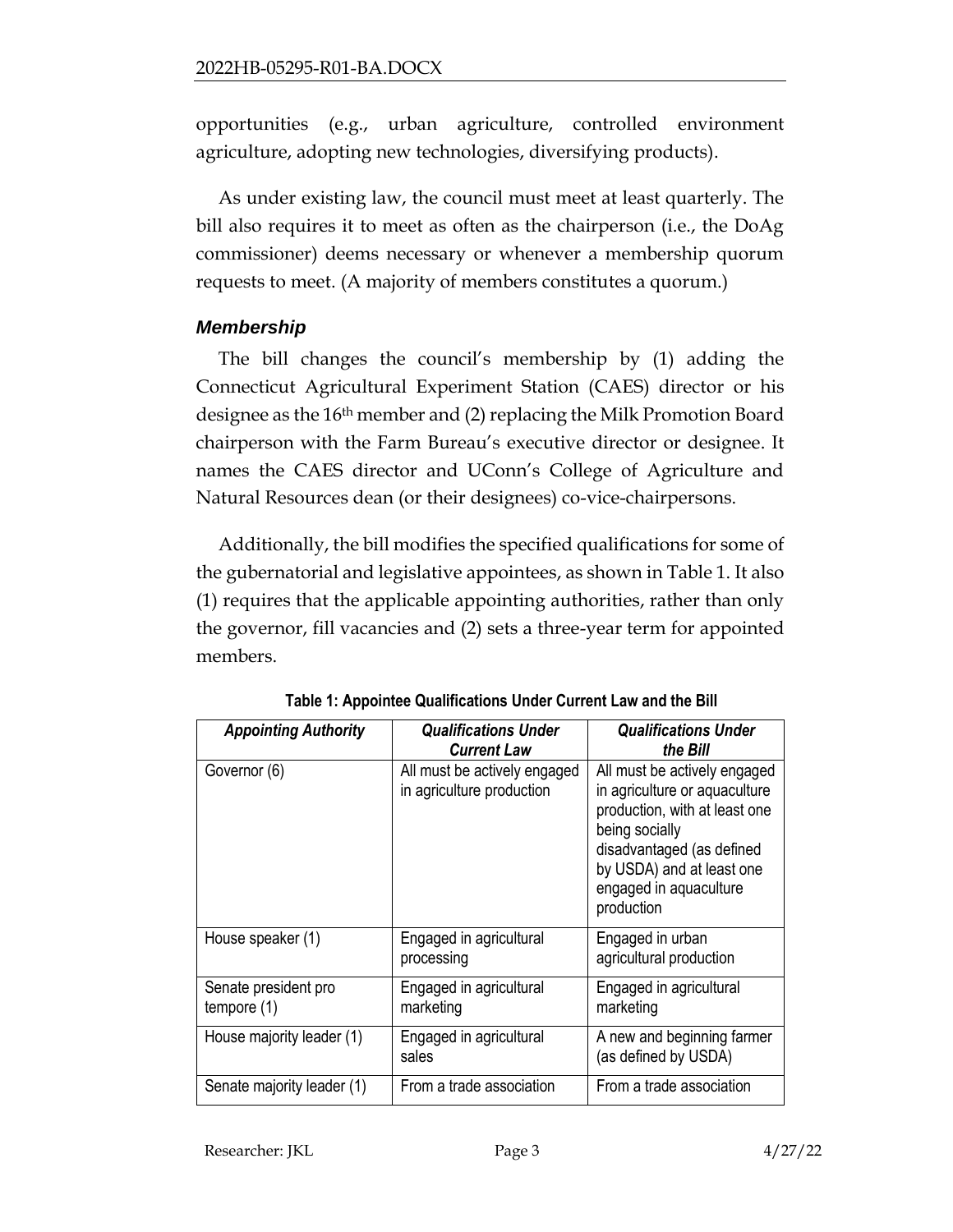| <b>Appointing Authority</b> | <b>Qualifications Under</b><br><b>Current Law</b> | <b>Qualifications Under</b><br>the Bill       |
|-----------------------------|---------------------------------------------------|-----------------------------------------------|
| House minority leader (1)   | From the green industry                           | From the green industry                       |
| Senate minority leader (1)  | Actively engaged in<br>agricultural education     | Actively engaged in<br>agricultural education |

#### **§ 3 — SEEDS AND SEED LABELERS**

The bill prohibits anyone from selling, or offering, exposing, or transporting for sale, any agricultural, vegetable, lawn, or turf seed unless it is labeled in accordance with state law by a registered seed labeler. (Existing law already prohibits the sale of unlabeled seeds, and exempts some seeds from the labeling requirements, in certain circumstances (CGS §§ 22-61d(a) & -61f).)

The bill requires seed labelers to register annually with the DoAg commissioner. It sets the registration fee at \$100 and specifies that registrations expire each March 31.

A violation of the above provisions is subject to a fine of \$100 for the first offense and \$200 for each subsequent offense (CGS § 22-61j). Among other enforcement provisions, existing law also allows seed control officers to issue "stop sale" orders for seeds that do not comply with the law's labeling and other requirements (CGS §§ 22-61g to -61i).

### **§ 4 — REINDEER IMPORTATION**

Existing law allows people to import reindeer into the state between Thanksgiving and New Year's Day. The bill additionally allows people to do so for up to seven days at a time anytime of the year. The importation must comply with state law requirements (e.g., reindeer identification, veterinary reports, health documentation for the originating herd).

### **§ 5 — LICENSES FOR SERVICE AND THERAPY ANIMALS**

Current law requires town clerks to provide a license and tag, at no cost, for any dog that (1) belongs to or is kept by a person who is blind, deaf, or mobility-impaired and (2) has been trained and educated to guide and assist the person with traveling on public streets. The bill instead requires town clerks to provide a person with a disability (i.e.,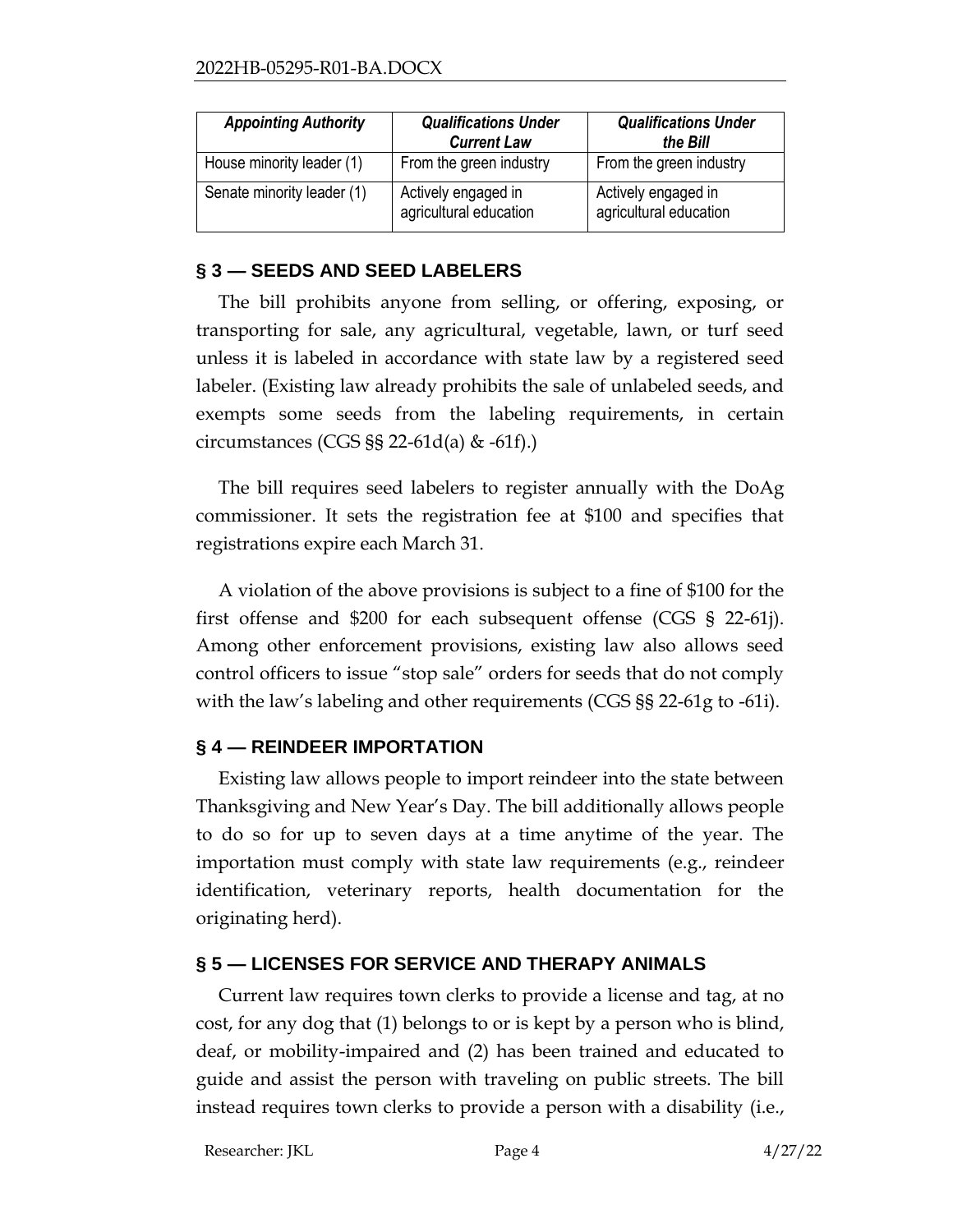an intellectual, physical, mental, or learning disability) a license and tag, at no cost, for his or her dog that is (1) a trained service animal, (2) animal in training to become a service animal, or (3) therapy animal enrolled in DCF's Animal Assistance Intervention Program.

Under DCF's program, a "therapy animal" is trained to provide comfort to individuals who (1) experienced mental, physical, or emotional trauma; (2) witnessed, or have been a victim of, an act of violence; or (3) have behavioral health care needs (CGS § 17a-22ee). The bill defines "service animal" as in federal law (i.e., a dog that is individually trained to do work or perform tasks to benefit a person with a disability) and includes a service animal in training.

Current law prohibits town clerks from licensing dogs in this manner, if they have not been licensed before, without written evidence that the dog is trained, educated, and intended to perform guide service for the applicant. The bill instead allows a town clerk, in cases where the dog has not been licensed before and it is not obvious that the dog is a service animal, to ask the applicant if the dog is a service animal needed due to a disability and what tasks it is trained to perform.

#### **§ 6 — DOG LICENSING WORKGROUP**

The bill requires the DoAg commissioner to convene a working group with the Connecticut Town Clerks Association ("association") to develop a plan for a statewide online dog licensing portal. The commissioner and association president, or their designees, must serve as the co-chairpersons and convene the first meeting within 30 days after the bill's passage.

The working group must include DoAg representatives, association members, a Connecticut Conference of Municipalities representative, a Council of Small Towns representative, and other people or organizations the co-chairpersons deem necessary.

Under the bill, the plan must provide for (1) pre-use testing of the portal by each category of intended users and (2) a statewide implementation date. The co-chairpersons must submit the plan and